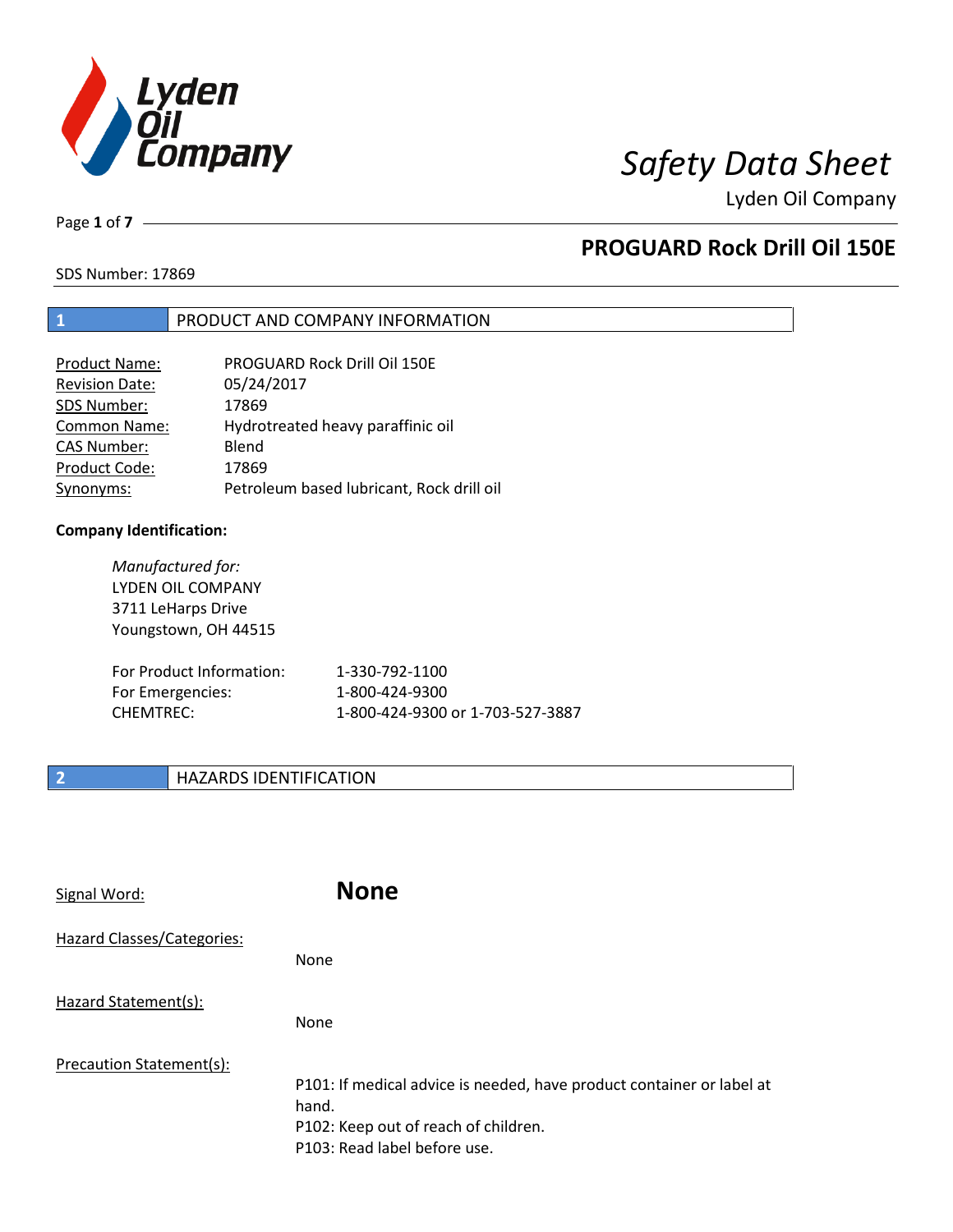

Page **2** of **7**

# **PROGUARD Rock Drill Oil 150E**

SDS Number: 17869

Other Hazard Statement(s):

Repeated exposure may cause skin dryness or cracking.

|  | COMPOSITION / INFORMATION ON INGREDIENTS |
|--|------------------------------------------|
|--|------------------------------------------|

Ingredients:

*Mixture of the substances listed below with nonhazardous additions.*

| <b>Chemical Name</b>                                      | <b>CAS Number</b> | Percentage |
|-----------------------------------------------------------|-------------------|------------|
| Distillates (petroleum), solvent-dewaxed heavy paraffinic | 64742-65-0        | 40-60      |
| Residual oils, petroleum, solvent dewaxed                 | 64742-62-7        | 40-60      |
| Additives                                                 | N/A               | <4         |

*\*Any concentration shown as a range is to protect confidentiality or is due to batch variation.*

|  |  | <b>FIRST AID MEASURES</b> |
|--|--|---------------------------|
|--|--|---------------------------|

### Description of First Aid Measures:

| Inhalation:   |                                                                                                                   |
|---------------|-------------------------------------------------------------------------------------------------------------------|
|               | If symptoms develop, move victim to fresh air. If symptoms persist,<br>obtain medical attention.                  |
| Skin Contact: |                                                                                                                   |
|               | Wash with soap and water. Remove contaminated clothing and wash<br>before reuse. Get medical attention if needed. |
| Eye Contact:  |                                                                                                                   |
|               | Rinse opened eye for several minutes under running water. If<br>symptoms persist, consult medical attention.      |
| Ingestion:    |                                                                                                                   |
|               | Rinse mouth with water. If symptoms develop, obtain medical<br>attention.                                         |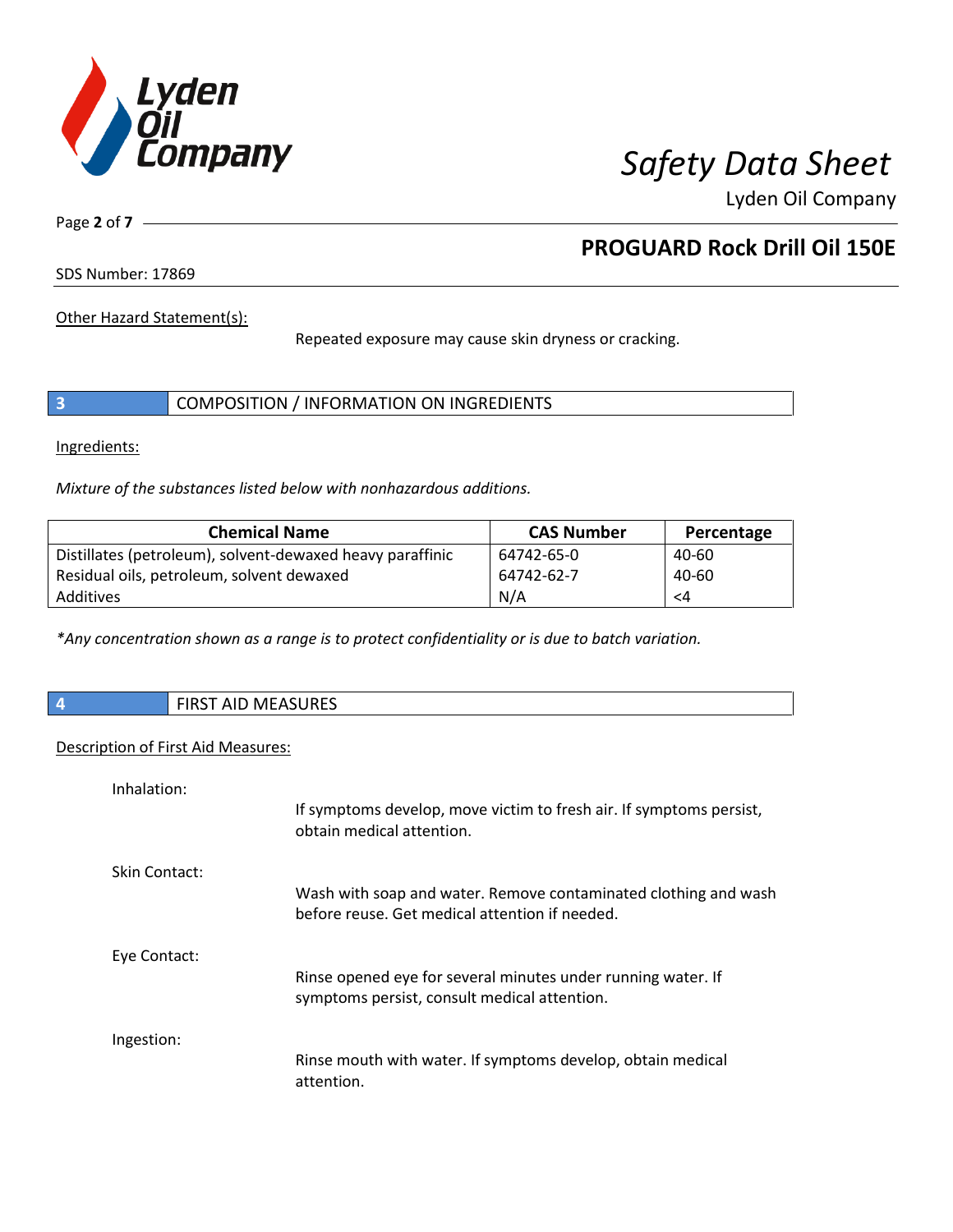

**PROGUARD Rock Drill Oil 150E**

Lyden Oil Company

SDS Number: 17869

Page **3** of **7**

| No further relevent data available.                                                                                                                                                               |  |  |
|---------------------------------------------------------------------------------------------------------------------------------------------------------------------------------------------------|--|--|
| Treat symptomatically. Call a doctor or poison<br>control center for guidance.                                                                                                                    |  |  |
|                                                                                                                                                                                                   |  |  |
|                                                                                                                                                                                                   |  |  |
|                                                                                                                                                                                                   |  |  |
| Use dry powder, foam, or carbon dioxide fire<br>extinguishers. Water may be ineffective in fighting<br>an oil fire unless used by experienced fire fighters.                                      |  |  |
|                                                                                                                                                                                                   |  |  |
| Hazardous combustion products may include: A<br>complex mixture of airborne solid and liquid<br>particulates and gases (smoke). Carbon monoxide.<br>Unidentified organic and inorganic compounds. |  |  |
| Recommendations to Firefighters:                                                                                                                                                                  |  |  |
| No special measures required.                                                                                                                                                                     |  |  |
| <b>ACCIDENTAL RELEASE MEASURES</b><br>6                                                                                                                                                           |  |  |
|                                                                                                                                                                                                   |  |  |
| Avoid contact with skin, eyes, and clothing.<br>Keep away from sources of ignition.                                                                                                               |  |  |
|                                                                                                                                                                                                   |  |  |
| Contain spilled material, collect in suitable and<br>properly labeled containers.                                                                                                                 |  |  |
|                                                                                                                                                                                                   |  |  |
| Do not allow to reach sewage system or any water<br>course.<br>Do not allow to enter ground waters.                                                                                               |  |  |
|                                                                                                                                                                                                   |  |  |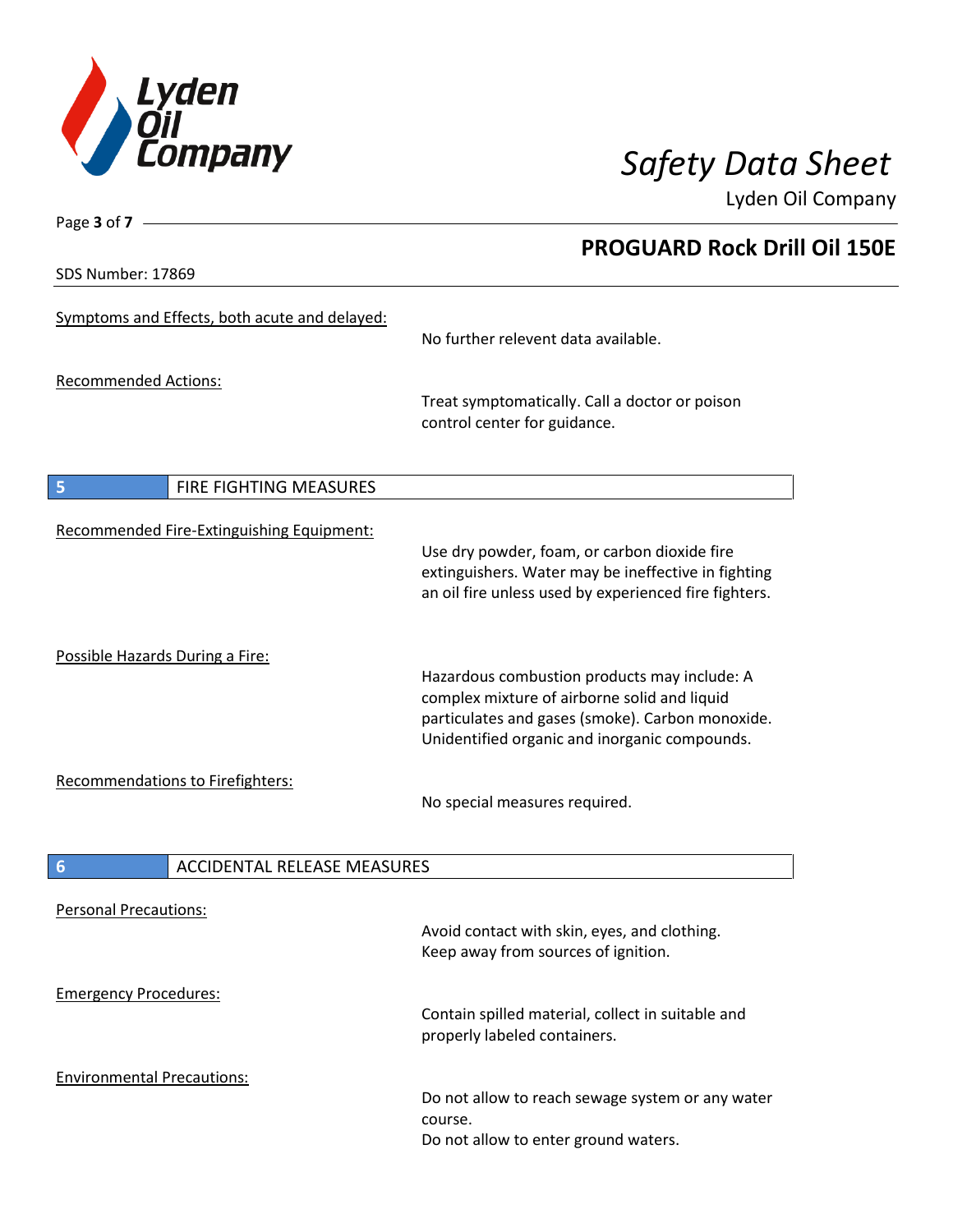

SDS Number: 17869

Page **4** of **7**

Cleanup Procedures:

Pick up excess with inert absorbant material.

**7** HANDLING AND STORAGE Handling Precautions:

> Handle with care and avoid spillage on the floor. Do not cut, weld, drill, grind, braze, or solder container.

Storage Requirements:

Keep container tightly sealed. Keep away from sources of ignition.

## **8** EXPOSURE CONTROLS / PERSONAL PROTECTION

### Exposure Limits:

-64742-65-0 Distillates (petroleum), solvent-dewaxed heavy paraffinic (40-60%):

ACGIH TLV – Long-term value:  $5mg/m<sup>3</sup>$ OSHA PEL - Long-term value: 5mg/m<sup>3</sup>

## Engineering Controls:

All ventilation should be designed in accordance with OSHA standard (29 CFR 1910.94).

Personal Protective Equipment:

Wash hands before breaks and at the end of work. Use safety glasses and gloves.

## **9** PHYSICAL AND CHEMICAL PROPERTIES

Color: Amber Physical State: Liquid Odor: Sulfur Sulfur Sulfur Sulfur Sulfur Sulfur Sulfur Sulfur Sulfur Sulfur Sulfur Sulfur Sulfur Sulfur Sulfur

Odor Threshold: Data not available pH: Data not available

# **PROGUARD Rock Drill Oil 150E**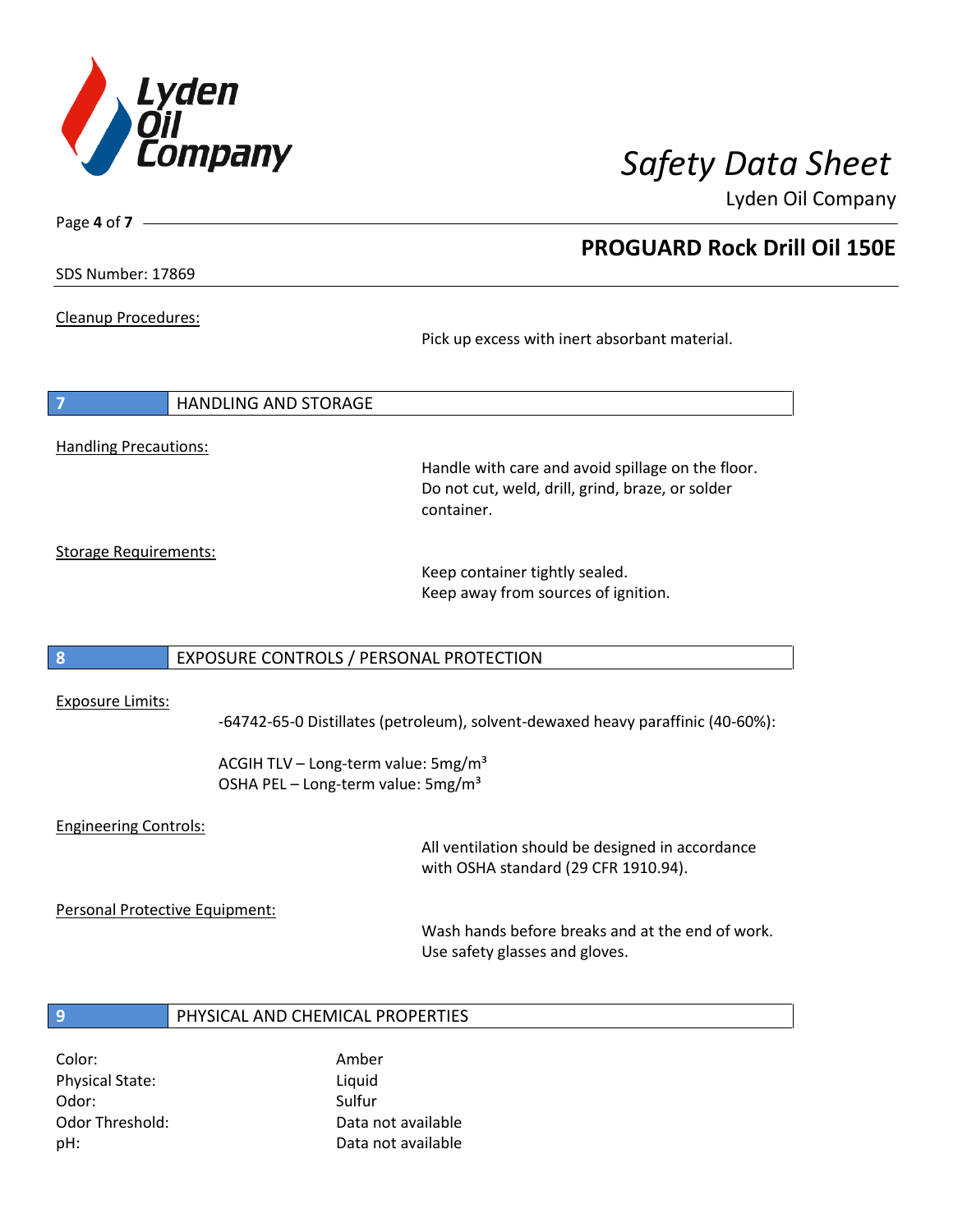

**PROGUARD Rock Drill Oil 150E**

Lyden Oil Company

# SDS Number: 17869

Page **5** of **7**

| <b>Melting Point:</b>      |
|----------------------------|
| <b>Boiling Point:</b>      |
| <b>Boiling Range:</b>      |
| Flash Point:               |
| <b>Evaporation Rate:</b>   |
| Flammability:              |
| Flammability Limits:       |
| Vapor Pressure:            |
| Vapor Density:             |
| <b>Relative Density:</b>   |
| Solubilities:              |
| Partition Coefficient:     |
| Auto-Ignition Temperature: |
| Decomposition Temperature: |
| Viscosity:                 |

Data not available  $>425^\circ$  F Data not available 212.8° C / 415° F (COC Method) Data not available Data not available Data not available Data not available Data not available 0.87 (where water  $= 1$ ) Insoluble in water Data not available Data not available Data not available 150 mm<sup>2</sup>/sec (kinematic at 40°C)

# **10** STABILITY AND REACTIVITY

| Stability:              | Stable under normal conditions.                                  |
|-------------------------|------------------------------------------------------------------|
| Reactivity:             | Not reactive under normal conditions.                            |
| Conditions to Avoid:    | Extreme temperature, sparks, open flame, and<br>direct sunlight. |
| Hazardous Reactions:    | No known hazardous reactions.                                    |
| Incompatible Materials: | No further relevant information available.                       |
| Decomposition Products: | Hazardous decomposition products are not<br>expected to form.    |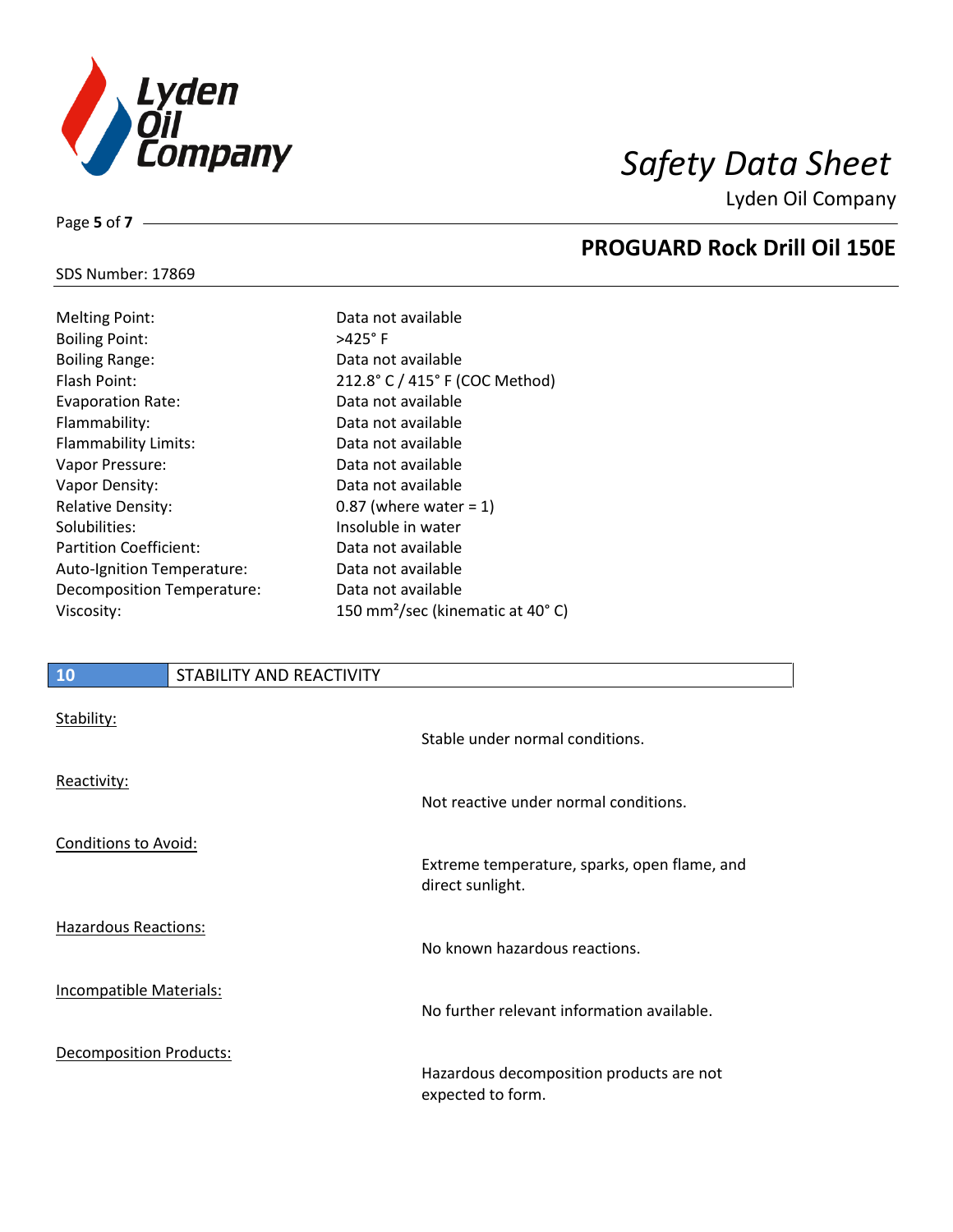

SDS Number: 17869

Page **6** of **7**

# **PROGUARD Rock Drill Oil 150E**

| 11                           | <b>TOXICOLOGICAL INFORMATION</b>    |                                                                                                                           |
|------------------------------|-------------------------------------|---------------------------------------------------------------------------------------------------------------------------|
| Routes of Exposure:          |                                     |                                                                                                                           |
|                              |                                     | Skin and eye contact are the primary routes of<br>exposure although exposure may occur following<br>accidental ingestion. |
| <b>Exposure Effects:</b>     |                                     |                                                                                                                           |
|                              |                                     | Repeated skin contact may cause dermatitis or an<br>oil acne.                                                             |
| <b>Measures of Toxicity:</b> |                                     |                                                                                                                           |
|                              |                                     | <b>Component Acute Toxicity Estimates:</b>                                                                                |
|                              |                                     | Residual oils, petroleum, solvent dewaxed:                                                                                |
|                              |                                     | Oral LD50: >5000 mg/kg (rat)                                                                                              |
|                              |                                     | Dermal LD50: >2000 mg/kg (rabbit)                                                                                         |
|                              |                                     | Inhalative LC50: 2.18 mg/l (4 hours) (rat)                                                                                |
|                              | Carcinogenic/Mutagenic Precautions: |                                                                                                                           |
|                              |                                     | Non-carcinogenic and not expected to be<br>mutagentic.                                                                    |
|                              |                                     |                                                                                                                           |
| 12                           | <b>ECOLOGICAL INFORMATION</b>       |                                                                                                                           |
| - - - - -                    |                                     |                                                                                                                           |

Ecological Precautions:

Avoid exposing to the environment.

## Ecological Effects:

No specific environmental or aquatic data available.

## **13** DISPOSAL CONSIDERATIONS

## Disposal Methods:

Dispose of waste material in accordance with all local, state, and federal requirements.